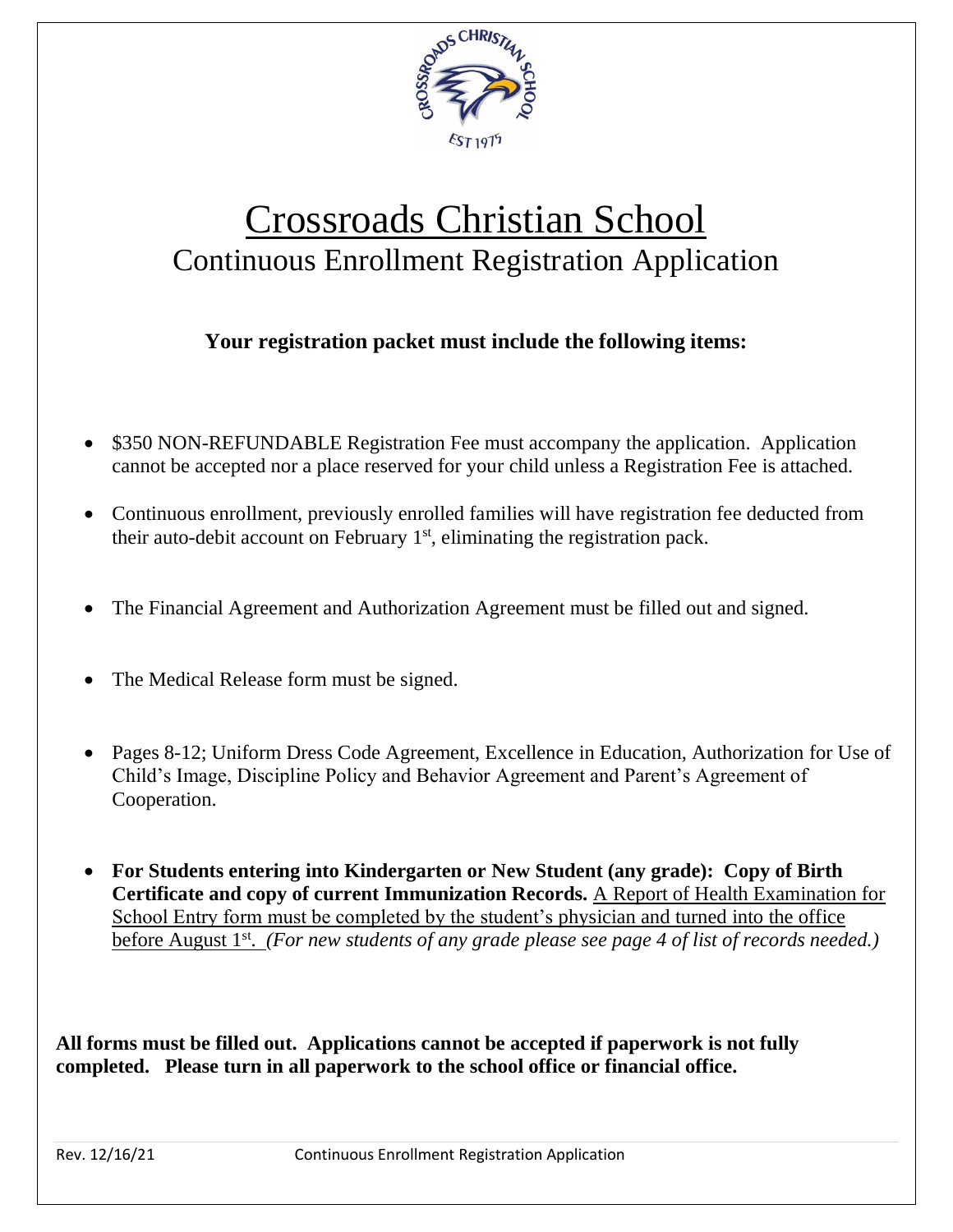

Crossroads Christian School

Continuous Enrollment Application

|                                                                                    |                   |                | $M \sim 1$ | Grade: _______________                                                                                     |  |
|------------------------------------------------------------------------------------|-------------------|----------------|------------|------------------------------------------------------------------------------------------------------------|--|
|                                                                                    |                   |                |            |                                                                                                            |  |
|                                                                                    |                   |                |            |                                                                                                            |  |
|                                                                                    |                   |                |            |                                                                                                            |  |
| <b>FATHER/MALE GUARDIAN</b>                                                        |                   |                |            | <b>MOTHER/FEMALE GUARDIAN</b>                                                                              |  |
|                                                                                    |                   |                |            |                                                                                                            |  |
|                                                                                    |                   |                |            |                                                                                                            |  |
|                                                                                    |                   |                |            |                                                                                                            |  |
|                                                                                    |                   |                |            |                                                                                                            |  |
|                                                                                    |                   |                |            |                                                                                                            |  |
|                                                                                    |                   |                |            |                                                                                                            |  |
| Address if other than that of applicant<br>Address if other than that of applicant |                   |                |            |                                                                                                            |  |
|                                                                                    |                   |                |            | Student lives with: Both Parents Mother Only Father Only Other: ________________                           |  |
|                                                                                    |                   |                |            | Name and address of parent(s) or guardian(s) to whom grade reports and financial statements are to be sent |  |
|                                                                                    |                   |                |            |                                                                                                            |  |
|                                                                                    |                   |                |            |                                                                                                            |  |
| Please write a brief statement on why you wish for your child to attend C.C.S.     |                   |                |            |                                                                                                            |  |
|                                                                                    |                   |                |            |                                                                                                            |  |
| <b>Office Use Only:</b>                                                            |                   |                |            |                                                                                                            |  |
| Date Received <b>Date</b> Received                                                 | Payment Amount \$ |                |            |                                                                                                            |  |
| $\Box$ New Student<br>$\Box$ Returning Student                                     |                   | $\Box$ Sibling |            |                                                                                                            |  |
| Rev. 12/16/21                                                                      |                   |                |            | <b>Continuous Enrollment Registration Application</b>                                                      |  |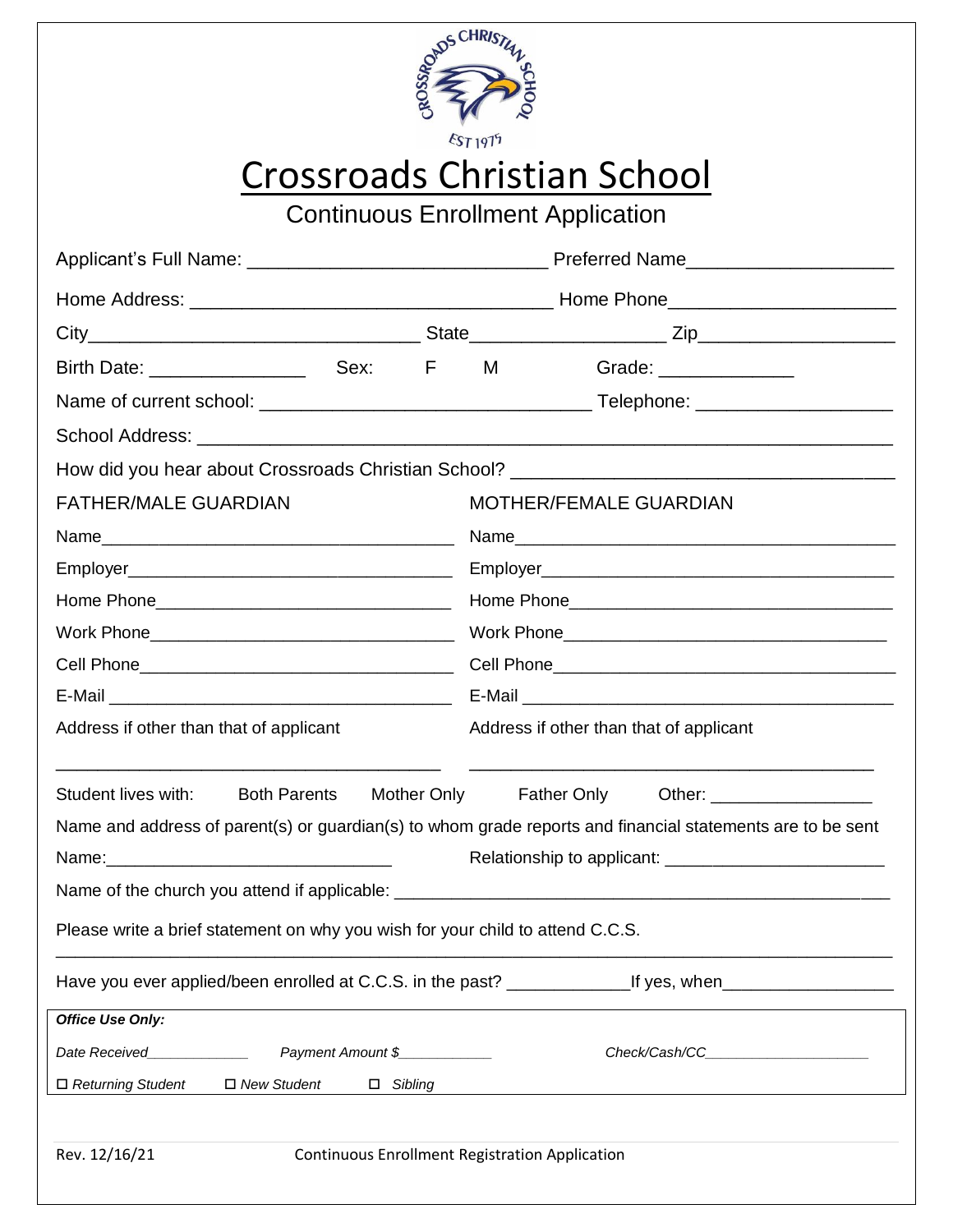

### **Page 1**

**Application Forms:** Complete an application including all forms in this packet and return to the school office. No student with a delinquent account will be allowed to sign up for early registration. **The NON-REFUNDABLE Registration Fee must accompany the initial application or for continuous registration/tuition accounts the full registration fee will be deducted from your account each February 1st. Your child's enrollment cannot be held if there is not a Registration Fee attached or deducted/brought in by February 1st .**

#### **Registration Fee is \$350.00**

*\*Applications cannot be accepted nor a place reserved for your child unless accompanied by the appropriate Non-Refundable Fee of \$350.00.*

The Medical Release form must be signed in order for your child to be enrolled. All new students applying to enroll are required to take a placement test upon registration. Parents will be notified of placement once enrollment has been accepted. Please fill out all forms completely and sign where indicated. All new and returning students must have a completed packet in order to register for the upcoming school year.

**Tuition:** See tuition sheet provided every January. Monthly payment plans are available for the convenience of our parents, provided payments are received by the due date. Payments are made by automatic debit from your checking account or an \$8.00 monthly processing/monitoring fee will apply to pay by cash or check or e-payments. A monthly statement will be sent as a courtesy reminder. If an e-check or check is returned and/or your student account falls behind, we will require payment of remaining balance in full. Bank fees will be charged to your account.

#### **Fees:**

**Non-Refundable Registration Fee** is \$350.00 and due when the student's initial application is submitted, for continuous registration/tuition fee will be deducted from your account February 1<sup>st</sup>.

**New Student Entry Testing Fee** is \$50.00 (Non-refundable) and must be returned with the application packet.

Fees not covered by tuition such as hot lunch, after school sports, Extended Care, etc. are enumerated in this packet under **"CCS Financial Information"** (page 16-18). There may also occasionally be additional charges for school activities such as field trips.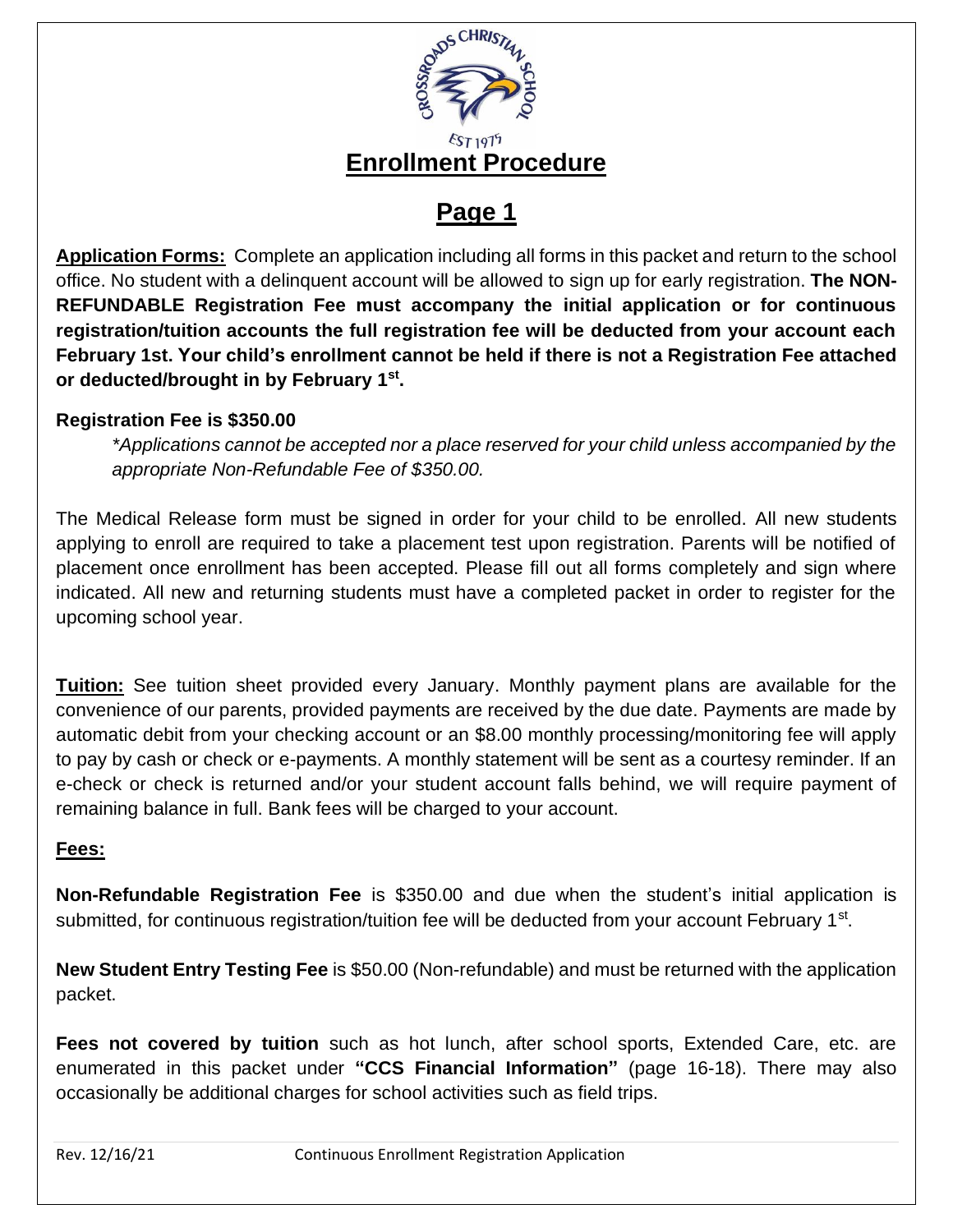

### **Page 2**

**Family Information:** Please notify the school office immediately of any changes to your family information and/or contact information. Please specify clearly the people who are allowed to pick up your child from school in an emergency, if you are not available or cannot be reached by phone.

**Special Activities/Trips:** All students in the 4<sup>th</sup> grade attend Rock N' Water, an overnight living history adventure in the spring of each school year. Students in 5<sup>th</sup> grade attend a Christian-based Science Camp each year. On-campus arrangements will not be made for students who do not attend these special trips and activities.

#### **For All New Students:**

Please bring copies of the following items when registering:

- 1. Student's current and/or last report card (if applicable)
- 2. Name, address, and phone number of previous school
- 3. Student's most recent Standardized Test results (obtained from previous school)
- 4. Copy of your student's birth certificate
- 5. Current Immunization Records
- 6. For students entering Kindergarten or 1<sup>st</sup> Grade: a Report of Health Examination for School Entry form must be completed by the student's physician and turned in to the school office by August 1<sup>st</sup> or at enrollment.

All forms must be filled out. Applications cannot be accepted if paperwork is not fully completed.

#### **Please turn in all paperwork to the school or financial office.**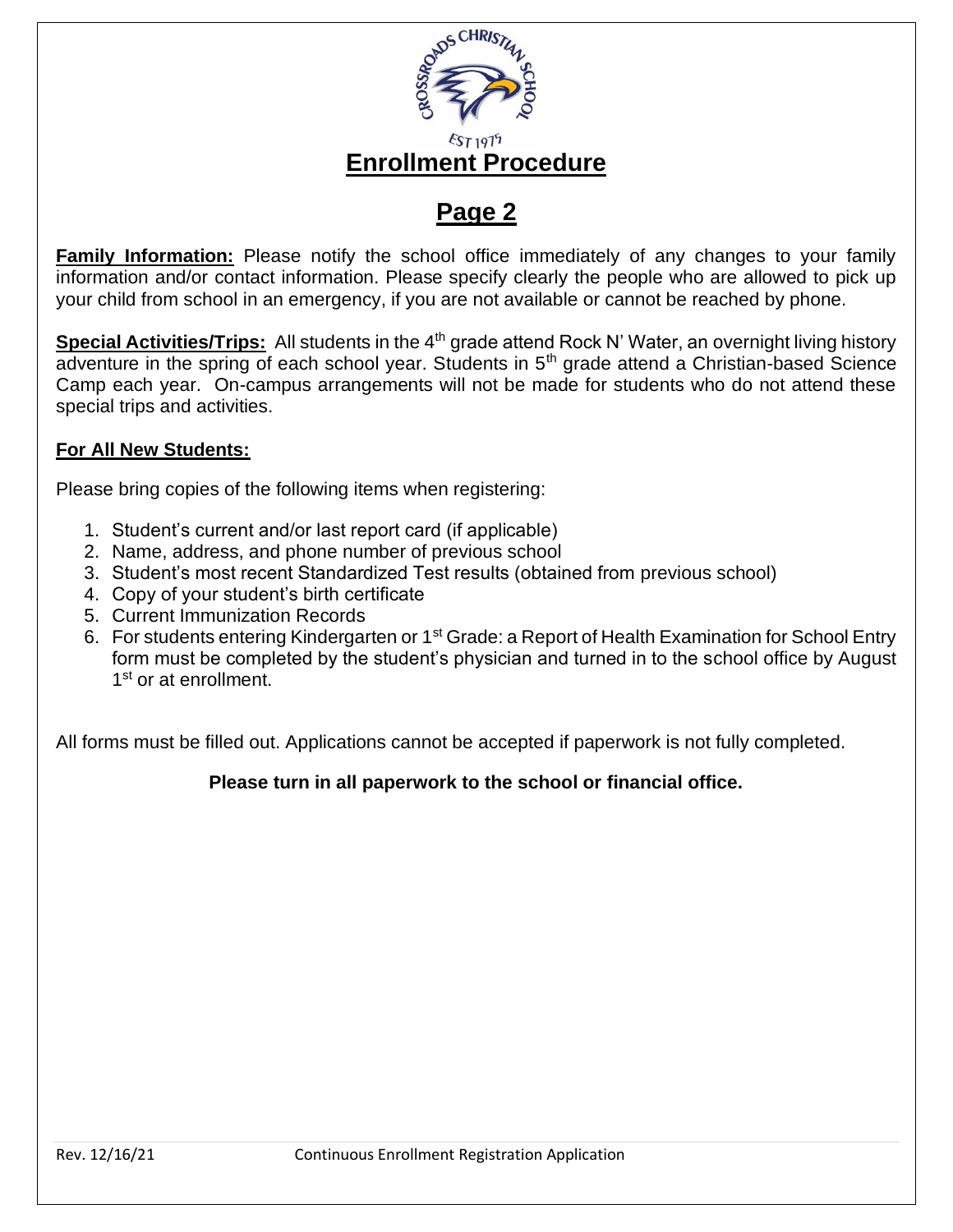

#### **Please check one**

- $\Box$  11 month payment plan with ACH-Auto Debit starting July 1<sup>st</sup> and continuing through May 1<sup>st</sup>.
- 11 month payment plan with Paper Check/Cash/Money Order an \$8.00/month processing/monitoring fee is added.
- $\Box$  10 month payment plan with ACH-Auto debit starting August 1<sup>st</sup> and continuing through May 1<sup>st</sup>.
- 10 month payment plan with Paper Check/Cash/Money Order an \$8.00/month processing/monitoring fee is added.
- $\Box$  Payment in full to be received by the 1<sup>st</sup> day of school or the account will default to the 10 month payment plan starting August 1<sup>st</sup> and due on the 1<sup>st</sup> of the month thereafter continuing thru May 1<sup>st</sup>.

**\*\*\* Please complete ACH-Auto Debit form (if needed) included with the packet\*\*\***

#### **Extended Care**

Parents are allowed a 15 minute courtesy time after school is dismissed for after school pick up of students. Students not picked up by 3:15 p.m. will be signed into E-care, and parents will be billed starting at 3:00 p.m., as their child has been in the care of staff that entire time. Students who arrive on campus before 8:15 a.m. must be checked into Extended Care. E-care opens at 7:00 a.m. All students must be supervised when on campus. Do not ask a child to wait on campus before 8:15 a.m., or to wait for you after 3:15 p.m. During these time periods, any child not engaged in a supervised activity will be sent to Extended Care. E-Care closes promptly at 5:00 p.m.

**Please Select One.** All families must select one method of billing for Extended Care even if you do not plan to use it. Parents not using monthly Extended Care should select the hourly rate.

 $\Box$  We select hourly E-care rates to be billed to our account for any hours used. (\$8.00 per hour)

 $\Box$  We select monthly E-care rates to be billed to our account each month. (\$350 per month) 50% Discount for siblings on monthly E-care selection only.

Extended Care opens at 7:00 a.m. before school and closes at 5:00 p.m. after school. There is a late charge of \$5.00 per minute for children picked up after 5:00 p.m. Hourly rates are based upon quarter hour intervals and rounded up to the next quarter hour.

**Please note the Extended Care rates are for the academic school year only. The Extended Care program schedule is according to the published CCS School Calendar and therefore E-Care is not open on recognized holidays or school break times. In addition, CCS only allows one change per family, per school year, regarding hourly/monthly E-Care charges.**

| Rev. 12/16/21 | <b>Continuous Enrollment Registration Application</b> |  |
|---------------|-------------------------------------------------------|--|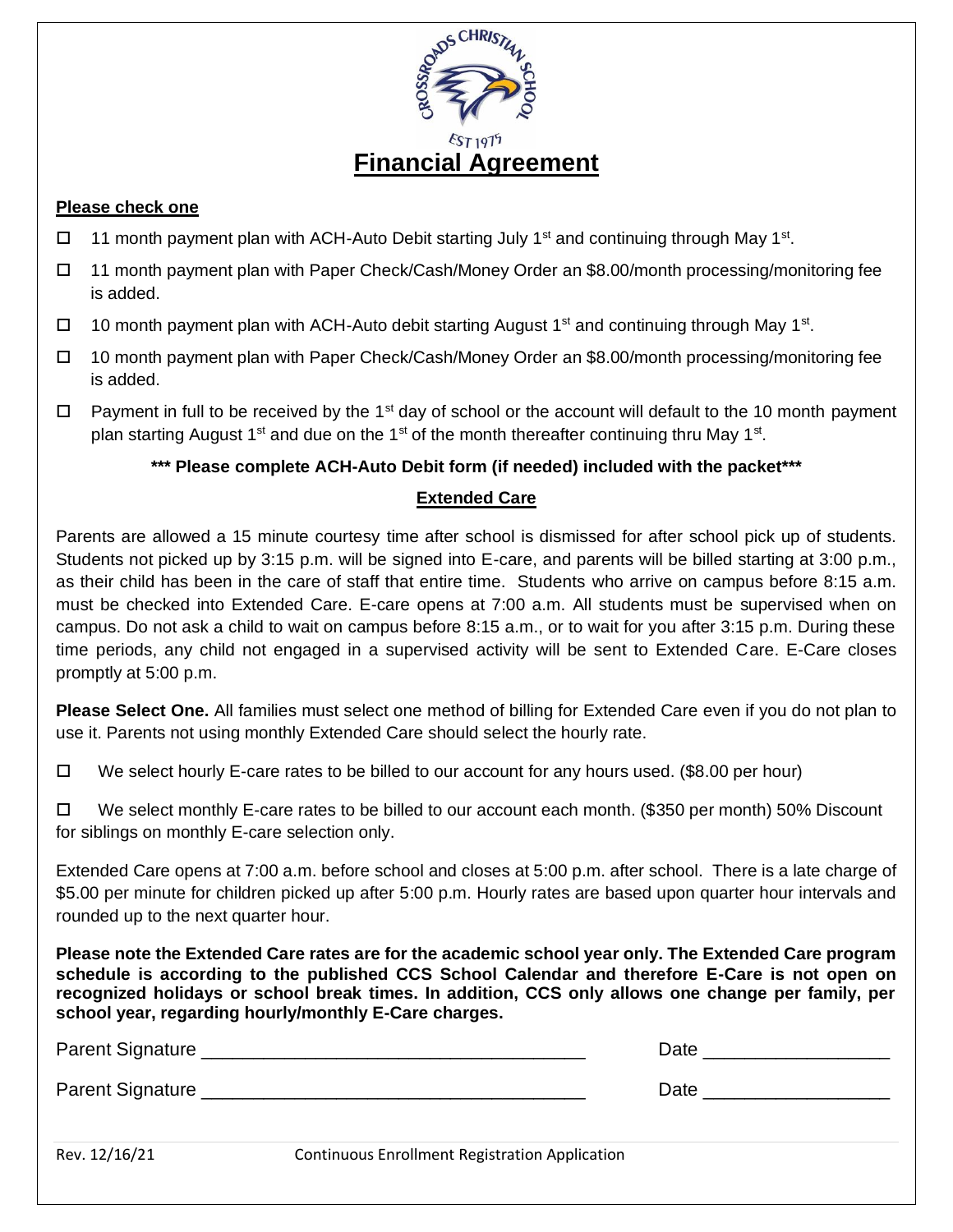

#### $EST1975$ **Authorization Agreement Direct Payments (ACH Debits)**

I (we) hereby authorize Crossroads Christian School to debit entries to my (our) account indicated below and the financial institution below, hereinafter called Financial Institution, to debit the same to such account. Unless otherwise noted, payments will be deducted from the account on the 1<sup>st</sup> of the month.

| (Financial Institution Name)                   |                                                                                                                                                                                                                                                                                                                                       |                 | (Branch)          |
|------------------------------------------------|---------------------------------------------------------------------------------------------------------------------------------------------------------------------------------------------------------------------------------------------------------------------------------------------------------------------------------------|-----------------|-------------------|
| (Address)                                      | (City/State)                                                                                                                                                                                                                                                                                                                          |                 | (Zip Code)        |
|                                                |                                                                                                                                                                                                                                                                                                                                       | $\Box$ Checking | $\square$ Savings |
| (Routing Number)                               | (Account Number)                                                                                                                                                                                                                                                                                                                      |                 |                   |
| Total monthly tuition amount of debit(s): $\S$ |                                                                                                                                                                                                                                                                                                                                       |                 |                   |
| in this authorization.                         | I (we) understand that all additional fees and/or charges to my account will be included for auto debit                                                                                                                                                                                                                               |                 |                   |
| in order to cancel this authorization.         | I (we) understand that this authorization will remain in full force and effect until I (we) notify Crossroads<br>Christian School by written notification that I (we) wish to revoke this authorization during the academic<br>school year. I (we) understand that Crossroads Christian School requires at least 30 days prior notice |                 |                   |
| (Print Individual Name)                        |                                                                                                                                                                                                                                                                                                                                       |                 |                   |
| (Signature)                                    |                                                                                                                                                                                                                                                                                                                                       |                 | (Date)            |
|                                                | Please Note: The ACH form will need to be renewed annually by the start day of the academic school year. This is<br>to ensure the safety and security of your personal financial information.                                                                                                                                         |                 |                   |
|                                                | <b>ATTACH VOIDED CHECK HERE</b>                                                                                                                                                                                                                                                                                                       |                 |                   |
| Rev. 12/16/21                                  | <b>Continuous Enrollment Registration Application</b>                                                                                                                                                                                                                                                                                 |                 |                   |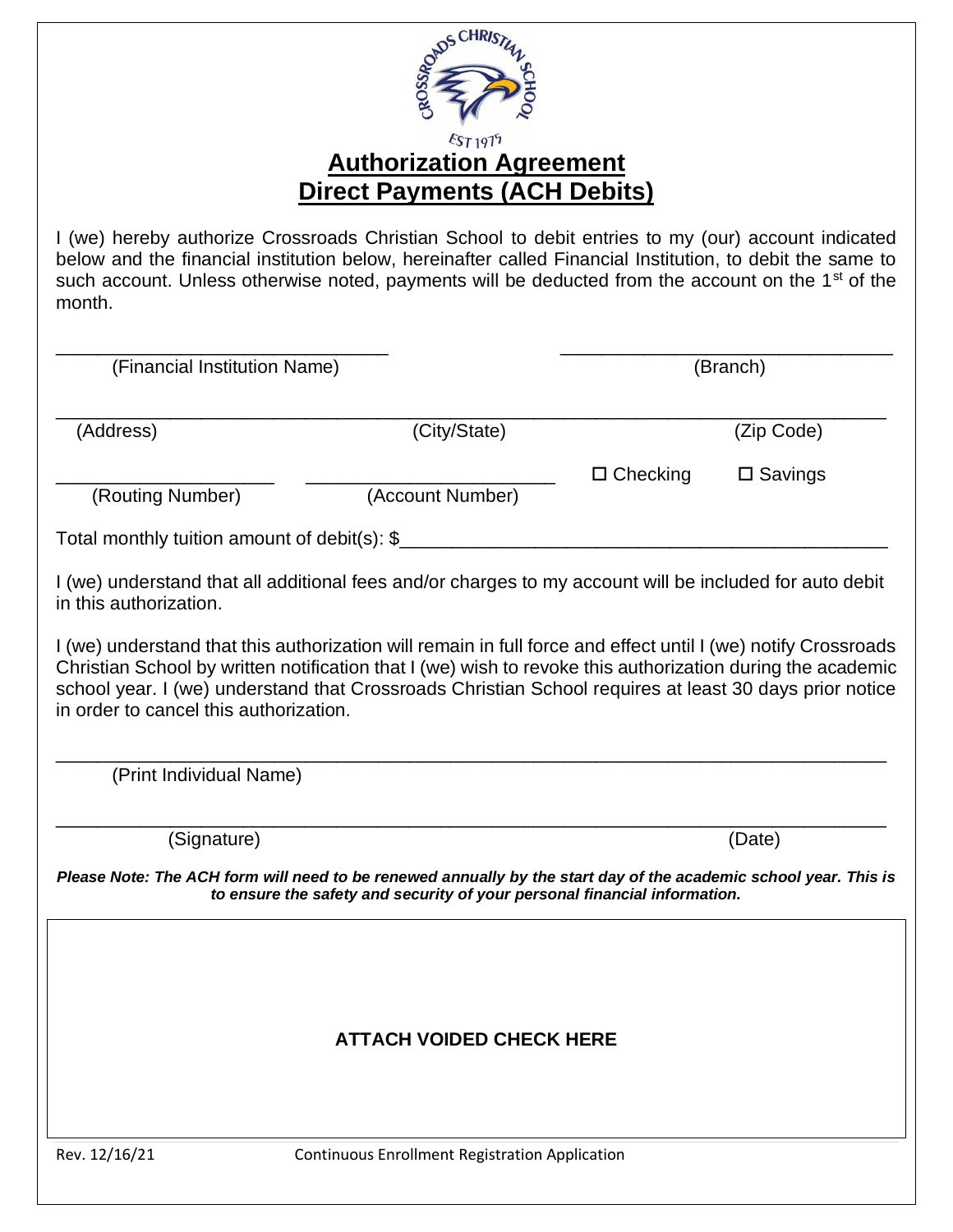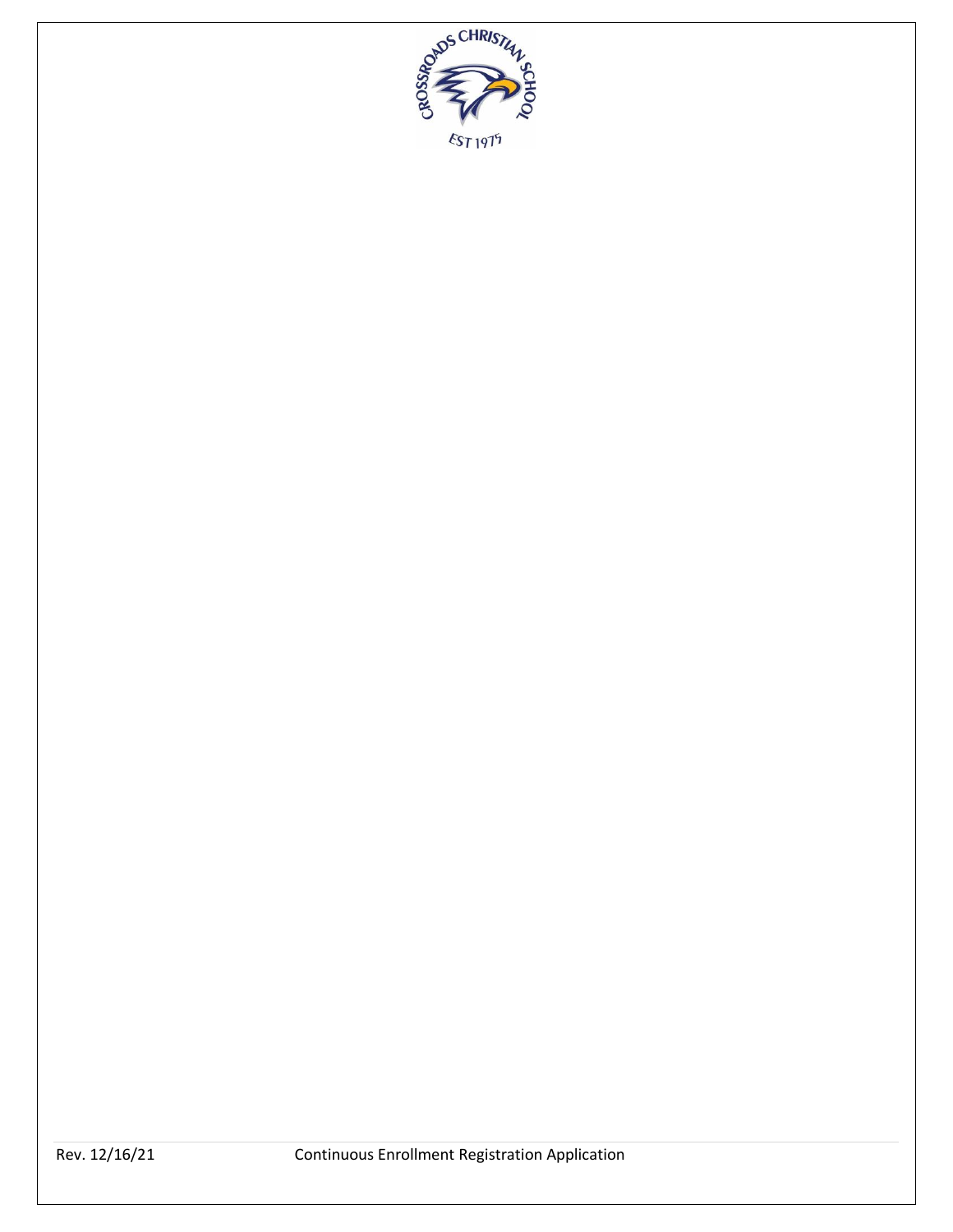

**Continuous Enrollment**

**I understand that the term of this agreement shall be in effect on the date signed and shall renew automatically for each successive academic year until graduation from CCS** *unless* **or**  *until* **this agreement is terminated by CCS or written notice of withdraw from parent and \$100 withdraw free is received in the CCS Office on or before February 1st of the current school year. Simply stated, if my student(s) will not be returning the following school year, I assume all responsibility for notifying CCS in writing by February 1st of the current school year.** 

**I understand that according to this Continuous Enrollment/Tuition Agreement, each February 1 st the full re-registration fee will be automatically posted to my CCS Auto-Debit account and if not on Auto-Debit this fee will be brought in by cash or check by Feb 1st of current school year until or unless Continuous Enrollment/Tuition Agreement is terminated by CCS or unless my written notification of termination is received in the CCS Office no later than February 1st of that enrollment season. I also understand that each January, I will be notified of the upcoming year's tuition and fees along with any changes to the CCS enrollment policies.**

| Date ____________________ |
|---------------------------|
|                           |
|                           |
|                           |
|                           |
|                           |
|                           |
|                           |
|                           |
|                           |
|                           |
|                           |
|                           |
|                           |
|                           |
|                           |
|                           |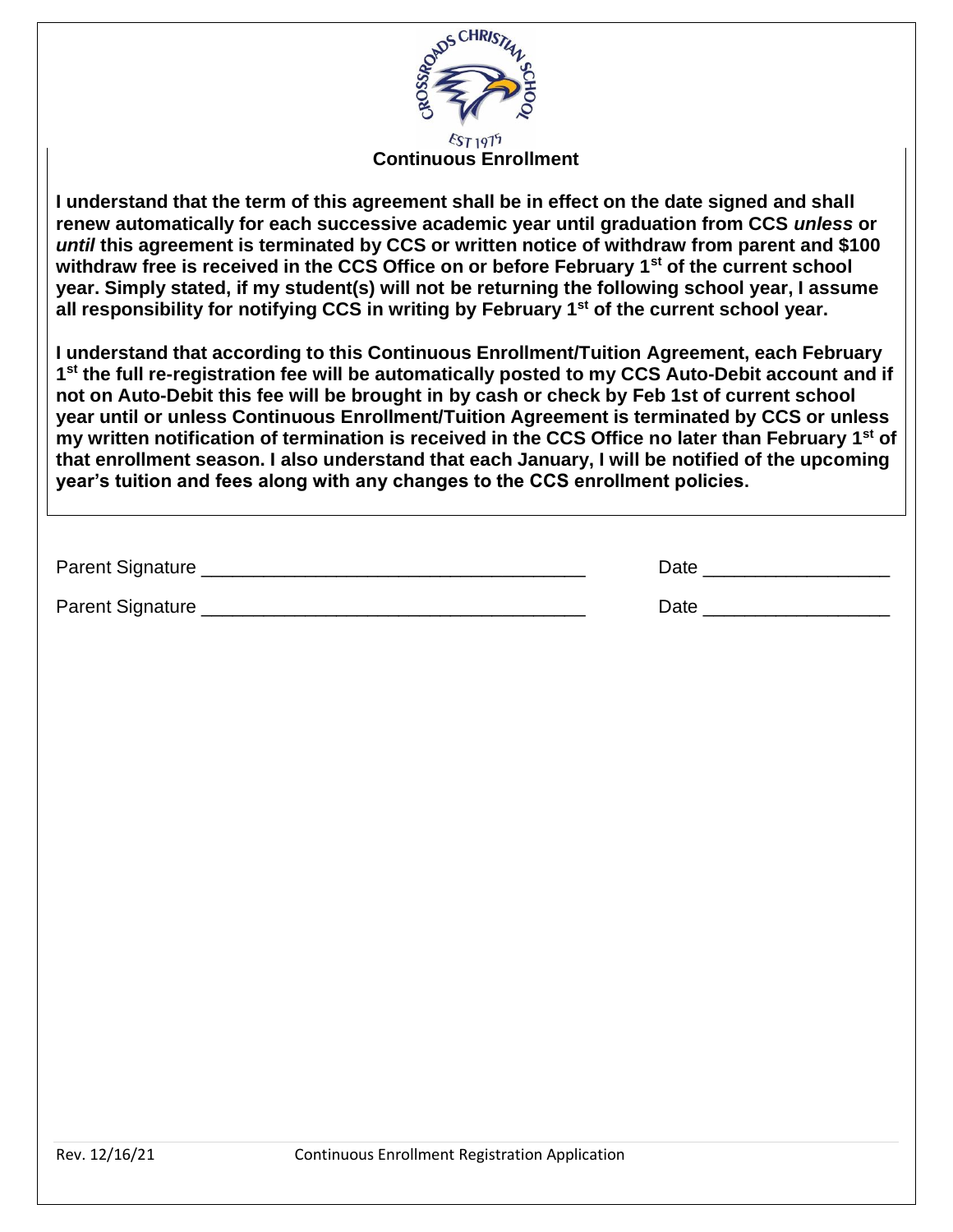

### **Emergency Information and Medical Release**

Emergency contacts: Please list individuals that may be contacted to pick up your child, in case we cannot reach you. Please keep office advised of updates.

| to be transported to the nearest<br>(Students Name)<br>hospital in case of accident or injury.<br>Parent/Guardian Signature<br>Date<br>(I)(We), the undersigned, the parent (s)/legal guardian of ______________________<br>a minor, do hereby authorize Crossroads Christian School staff, adult leaders, and /or the licensed medical care provider,<br>clinic, or hospital most accessible during the time of accident or illness, to act as agent for the undersigned to consent to<br>an x-ray examination, anesthetic, medical or surgical diagnosis or treatment and hospital care which is deemed advisable<br>by, and is rendered under the supervision of any general or specialized physician and surgeon licensed under the provisions<br>of the Medicine Practice Act. It is understood that this authorization is given in advance of any specific diagnosis, treatment<br>or hospital care being required, but is given to provide authority and power on the part of our foresaid agent(s) to give<br>specific consent to any and all such diagnosis, treatment or hospital care which to aforementioned physician in the exercise<br>of his best judgment may been advisable. This authorization is given pursuant to the provisions of section 25.8 of civil code<br>of California. This authorization shall remain effective for the duration of attendance at Crossroads Christian School, unless<br>sooner revoked in writing to the school. I agree to hold harmless and release Crossroads Christian Center and School and<br>its staff and volunteers from liability for an accident, injury or illness that results from student's participation in school<br>programs, classes, or activities.<br>Parent/Guardian Signature<br>Date<br>Parent/Guardian Signature<br>Date | Name | Relationship | <b>Phone Number</b> |
|----------------------------------------------------------------------------------------------------------------------------------------------------------------------------------------------------------------------------------------------------------------------------------------------------------------------------------------------------------------------------------------------------------------------------------------------------------------------------------------------------------------------------------------------------------------------------------------------------------------------------------------------------------------------------------------------------------------------------------------------------------------------------------------------------------------------------------------------------------------------------------------------------------------------------------------------------------------------------------------------------------------------------------------------------------------------------------------------------------------------------------------------------------------------------------------------------------------------------------------------------------------------------------------------------------------------------------------------------------------------------------------------------------------------------------------------------------------------------------------------------------------------------------------------------------------------------------------------------------------------------------------------------------------------------------------------------------------------------------------------------------------------------------------------------|------|--------------|---------------------|
|                                                                                                                                                                                                                                                                                                                                                                                                                                                                                                                                                                                                                                                                                                                                                                                                                                                                                                                                                                                                                                                                                                                                                                                                                                                                                                                                                                                                                                                                                                                                                                                                                                                                                                                                                                                                    |      |              |                     |
|                                                                                                                                                                                                                                                                                                                                                                                                                                                                                                                                                                                                                                                                                                                                                                                                                                                                                                                                                                                                                                                                                                                                                                                                                                                                                                                                                                                                                                                                                                                                                                                                                                                                                                                                                                                                    |      |              |                     |
|                                                                                                                                                                                                                                                                                                                                                                                                                                                                                                                                                                                                                                                                                                                                                                                                                                                                                                                                                                                                                                                                                                                                                                                                                                                                                                                                                                                                                                                                                                                                                                                                                                                                                                                                                                                                    |      |              |                     |
|                                                                                                                                                                                                                                                                                                                                                                                                                                                                                                                                                                                                                                                                                                                                                                                                                                                                                                                                                                                                                                                                                                                                                                                                                                                                                                                                                                                                                                                                                                                                                                                                                                                                                                                                                                                                    |      |              |                     |
|                                                                                                                                                                                                                                                                                                                                                                                                                                                                                                                                                                                                                                                                                                                                                                                                                                                                                                                                                                                                                                                                                                                                                                                                                                                                                                                                                                                                                                                                                                                                                                                                                                                                                                                                                                                                    |      |              |                     |
|                                                                                                                                                                                                                                                                                                                                                                                                                                                                                                                                                                                                                                                                                                                                                                                                                                                                                                                                                                                                                                                                                                                                                                                                                                                                                                                                                                                                                                                                                                                                                                                                                                                                                                                                                                                                    |      |              |                     |
|                                                                                                                                                                                                                                                                                                                                                                                                                                                                                                                                                                                                                                                                                                                                                                                                                                                                                                                                                                                                                                                                                                                                                                                                                                                                                                                                                                                                                                                                                                                                                                                                                                                                                                                                                                                                    |      |              |                     |
|                                                                                                                                                                                                                                                                                                                                                                                                                                                                                                                                                                                                                                                                                                                                                                                                                                                                                                                                                                                                                                                                                                                                                                                                                                                                                                                                                                                                                                                                                                                                                                                                                                                                                                                                                                                                    |      |              |                     |
|                                                                                                                                                                                                                                                                                                                                                                                                                                                                                                                                                                                                                                                                                                                                                                                                                                                                                                                                                                                                                                                                                                                                                                                                                                                                                                                                                                                                                                                                                                                                                                                                                                                                                                                                                                                                    |      |              |                     |
|                                                                                                                                                                                                                                                                                                                                                                                                                                                                                                                                                                                                                                                                                                                                                                                                                                                                                                                                                                                                                                                                                                                                                                                                                                                                                                                                                                                                                                                                                                                                                                                                                                                                                                                                                                                                    |      |              |                     |
|                                                                                                                                                                                                                                                                                                                                                                                                                                                                                                                                                                                                                                                                                                                                                                                                                                                                                                                                                                                                                                                                                                                                                                                                                                                                                                                                                                                                                                                                                                                                                                                                                                                                                                                                                                                                    |      |              |                     |
|                                                                                                                                                                                                                                                                                                                                                                                                                                                                                                                                                                                                                                                                                                                                                                                                                                                                                                                                                                                                                                                                                                                                                                                                                                                                                                                                                                                                                                                                                                                                                                                                                                                                                                                                                                                                    |      |              |                     |

Rev. 12/16/21 Continuous Enrollment Registration Application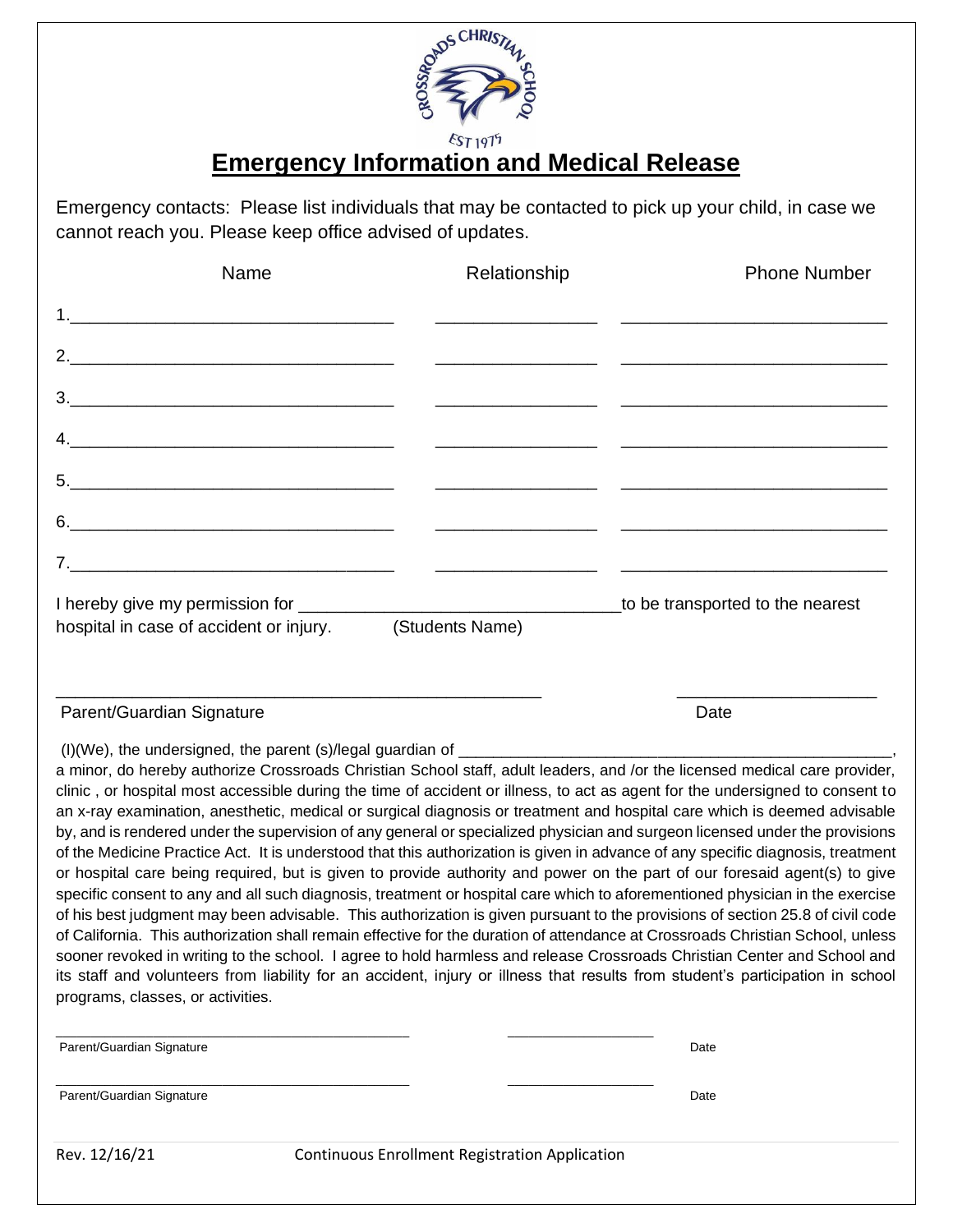

#### $EST1979$ **Medical and Insurance Information**

Please fill in all information accurately and completely as possible. If we do not receive all information, we will phone you.

#### **Medical**

| Insurance Co. (optional) expression and the contract of the contract of the contract of the contract of the contract of the contract of the contract of the contract of the contract of the contract of the contract of the co |
|--------------------------------------------------------------------------------------------------------------------------------------------------------------------------------------------------------------------------------|
|                                                                                                                                                                                                                                |

#### **Dental**

#### **Orthodontist** (If applicable)

| Ortho Name (required) |  |
|-----------------------|--|
| Phone # (required)    |  |
| Address (required)    |  |

Please list any and all medical conditions or allergies that the school should be aware of: (i.e.: asthma, allergic to bee stings, food allergies, epilepsy):

Rev. 12/16/21 Continuous Enrollment Registration Application

\_\_\_\_\_\_\_\_\_\_\_\_\_\_\_\_\_\_\_\_\_\_\_\_\_\_\_\_\_\_\_\_\_\_\_\_\_\_\_\_\_\_\_\_\_\_\_\_\_\_\_\_\_\_\_\_\_\_\_\_\_\_\_\_\_\_\_\_\_\_\_\_\_\_\_\_\_\_\_\_

\_\_\_\_\_\_\_\_\_\_\_\_\_\_\_\_\_\_\_\_\_\_\_\_\_\_\_\_\_\_\_\_\_\_\_\_\_\_\_\_\_\_\_\_\_\_\_\_\_\_\_\_\_\_\_\_\_\_\_\_\_\_\_\_\_\_\_\_\_\_\_\_\_\_\_\_\_\_\_\_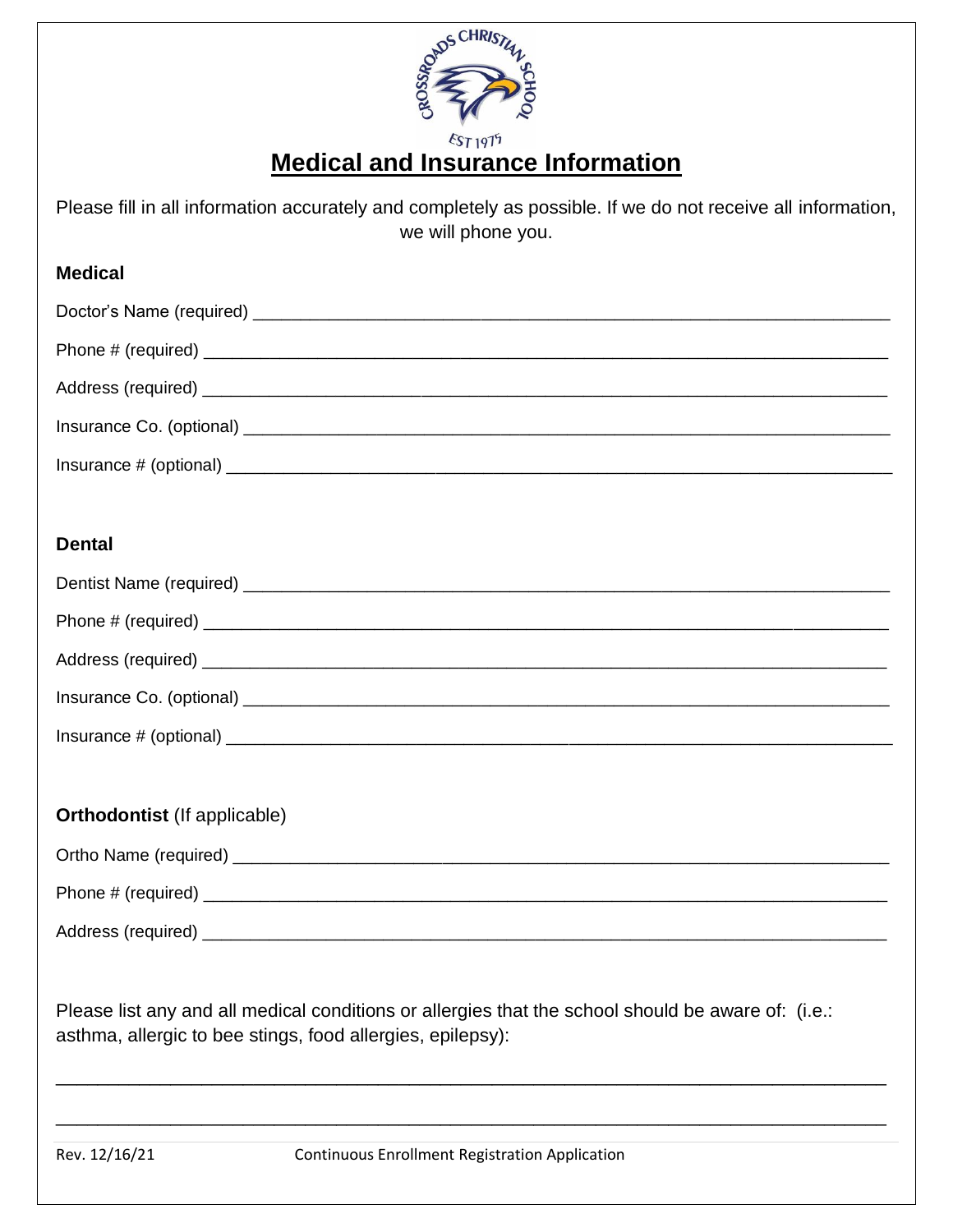

#### $EST1975$ **Uniform Dress Code Agreement**

Note to parents: It is the parent's responsibility to enforce the school's standard of dress. Dress code violations are preventable with proper parental attention to the matter. If the student arrives at school not dressed according to the standards stated in the Uniform Dress Code, parents will be called and must either bring appropriate clothing for the student, while the student remains in the office, or the parent must pick up the student. Parents, please be familiar with what is acceptable dress, and help your child to comply with the requirements.

#### **Guidelines for Dress including Free Dress:**

Uniform requirements must be followed at all times, other than designated free dress days. It is required for shirts to be tucked in for Chapel, respecting God by dressing our best. On special dress days, only specified articles of clothing may vary from uniform. A dress code still applies on free dress days.

- 1. Shoes must exhibit an appearance that is clean and modest and be safe for playground and PE.
- 2. Bare feet are not permitted
- 3. Shirts and blouses must be buttoned.
- 4. No low cut shirts or shirts with large arm holes.
- 5. Hair must be kept neat and clean. Hair must be kept in a natural color; no bright or bold hair dye to be used.
- 6. Hats can be worn at recess and per teacher's discretion, can be worn for warmth on cold days or sun block on hot days.
- 7. Jewelry must be kept to a minimum for purposes of safety. Boys may not exhibit piercings. No tattoos, nose or body piercing allowed.
- 8. Girls must wear shorts under their dress, skirts or jumpers. Leggings are acceptable, but must be solid color of navy, red, white or khaki.
- 9. All dresses, skirts, jumpers and shorts must be fingertip length. (Stand with hands at your side and mark where your fingertips end).
- 10. No offensive logos or words on clothing or jackets that are against what CCS stand for.
- 11. Jackets are for outdoor wear, while inside sweaters or sweatshirts need to be designated uniform color.

#### **Uniforms can be purchased on our website, [www.crossroadchristianschool.org](http://www.crossroadchristianschool.org/) under eagle wear, (allow 2 weeks for delivery), or any other participating company that has school colors.**

| uris                        |                                                                 |                   |                                               |
|-----------------------------|-----------------------------------------------------------------|-------------------|-----------------------------------------------|
| Jumper                      | Hamilton Style 18638 (Plain navy, white, or red                 | <u>Boys</u>       |                                               |
|                             | leggings or shorts must be worn under all skirts and dresses)   | Pants             | Solid navy or khaki Twill (pants must fit and |
| Skirt                       | Hamilton Style 868                                              |                   | not be baggy)                                 |
| Pants/ Shorts               | Solid Navy or Khaki Twill (no stretch jeggings                  | <b>Shorts</b>     | Solid navy or khaki Twill (may have cargo     |
|                             | allowed, even when specified by store "uniform.")               |                   | pockets, must be twill)                       |
| Skorts                      | Solid Navy or Khaki Twill                                       |                   |                                               |
| <b>Blouse</b>               | White short sleeve Peter Pan tuck in                            | Polo Shirt        | Solid red, white, or navy-only CCS logo       |
| Polo Shirt/                 | Solid red, white, or Navy--no logo other than CCS               |                   | permitted, (dry-quick athletic material polo  |
|                             | logo.                                                           |                   | okay)                                         |
| <b>Turtleneck</b>           | red, white, navy, no logo                                       | <b>Turtleneck</b> | Solid white, red or navy--no logo             |
| Sweater                     | Navy or red cardigan pullover--no logo                          | Sweater           | Navy or red cardigan pullover--no logos       |
| Sweatshirt                  | Navy w/ CCS logo, or plain navy blue -no logo--no               | Sweatshirt        | Monogrammed w/ school logo or plain navy      |
|                             | hood                                                            |                   | blue--no logo                                 |
| Polo Dress                  | Short/Long sleeve polo dress with shorts or stretch             | <b>Socks</b>      | Socks must be worn.                           |
|                             | pants underneath                                                | Shoes             | Shoes w/ rubber soles. Athletic/tennis shoes  |
| Socks                       | Socks should be worn at all time. No nylons.                    |                   |                                               |
| Shoes                       | Shoes w/ rubber soles. Athletic/tennis shoes are                |                   | are preferred due to recess equipment &       |
|                             | preferred due to recess equipment & physical                    |                   | physical education class. Due to slippery     |
|                             | education class. Due to slippery surfaces, no                   |                   | surfaces, no dress shoes of any kind          |
|                             | dress shoes of any kind. No UGG style boots                     |                   | Student must be able to run in shoes worn.    |
|                             | allowed for safety concerns Student must be able                | <b>Belts</b>      | Black, navy, brown with plain, standard       |
|                             | to run in shoes worn.                                           |                   | buckle.                                       |
| <b>Belts</b>                | Black, navy, brown with standard buckle.                        |                   |                                               |
|                             | I have read and understand the uniform dress code stated above. |                   |                                               |
| Parent/Guardian's Signature |                                                                 | Date              |                                               |
|                             |                                                                 |                   |                                               |

**Girls**

Rev. 12/16/21 Continuous Enrollment Registration Application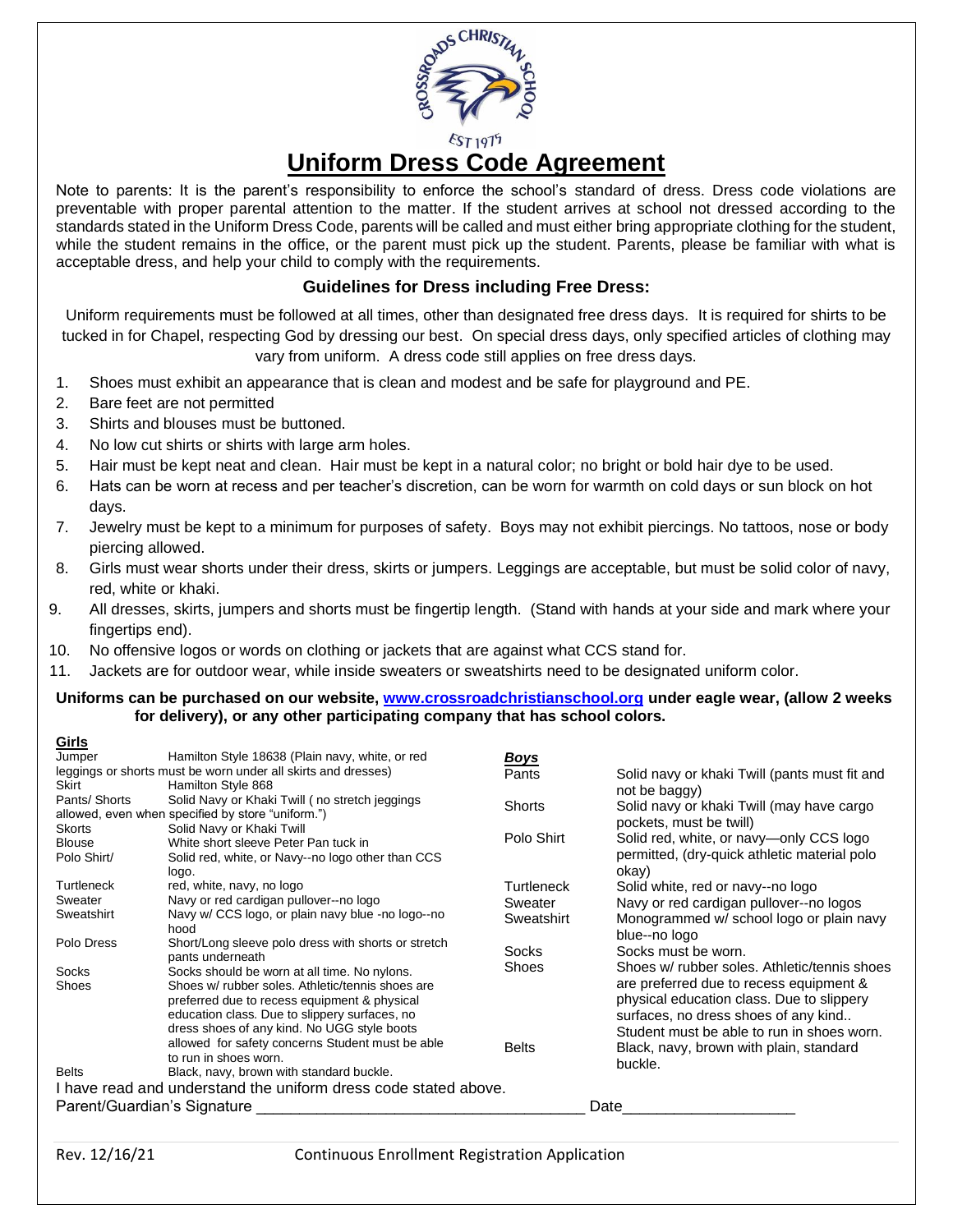

Enrollment at Crossroads Christian School is an appropriate choice for those interested in securing a quality Christian Education. We serve students in Preschool through Fifth Grade. Students must meet the academic and conduct guidelines of CCS in order to be enrolled. Our standards of conduct and academic performance are designed to provide an excellent learning environment for our students. Crossroads does not discriminate on the basis of race, nationality, or ethnic origin in its educational policies, admissions policies, athletics, or other school programs. Both parents and students agree to abide by the standards and policies of Crossroads Christian School and to cooperate with decisions of the Administration. It is a privilege to attend CCS, a privilege that may be forfeited by any student who does not adhere to the school's standards of conduct or academic progress. Parents and students must fully support the spiritual teachings and scriptural standards of the school. If a student or his/her parent is unwilling to abide by the school's policies, ministry philosophy, or standards, the student will no longer be granted the privilege of attendance.

*Family And Staff Together (FAST) Hours:* **\$350 per family or 25 Volunteer hours per school year.** If you select the Non-Volunteer fee, it will be applied to your account at the beginning of the school year. The \$350.00 will not be charged to families who have not selected the Non-Volunteer fee. Incomplete volunteer hours will be pro-rated at the rate of \$14.00/hour and applied to accounts by May 15 of the current year. All volunteer hours must be arranged with the C.C.S School Office before May 15 of the current year. CCS believes parental involvement plays a vital role in the strength of our school. Volunteers may help with the classroom, recess, field trips, fundraisers and special events. At "Back to School" night there will be sign-up sheets available for parents to meet this 25 hour requirement. FAST hours must be fulfilled by volunteering at an event approved by the Community Director. **Please note:** For the sake of the safety of all children, CCS reserves the right to approve or disapprove any volunteer or activity. Volunteers may require background checks, however all volunteers must abide school's standards for scriptural conduct, and agree to be subject to school policy and decisions of the staff and administration. Participation by a parent or family member in any volunteer activity is at the sole discretion of the teacher or supervising staff member, or school administration.

#### *Family And Staff Together (FAST) Hours* **– Volunteer Hours or Fee Required**

- $\Box$  Yes, I (we) anticipate volunteering at least twenty five hours (per family) this school year.
- $\Box$  No, I (we) select the Non-Volunteer Fee and do not plan on volunteering and agree to pay the \$350.00 fee at the start of the school year. This will continue during your child's attendance each year.

| Parent Signature | <b>Date</b> |
|------------------|-------------|
| Parent Signature | Date        |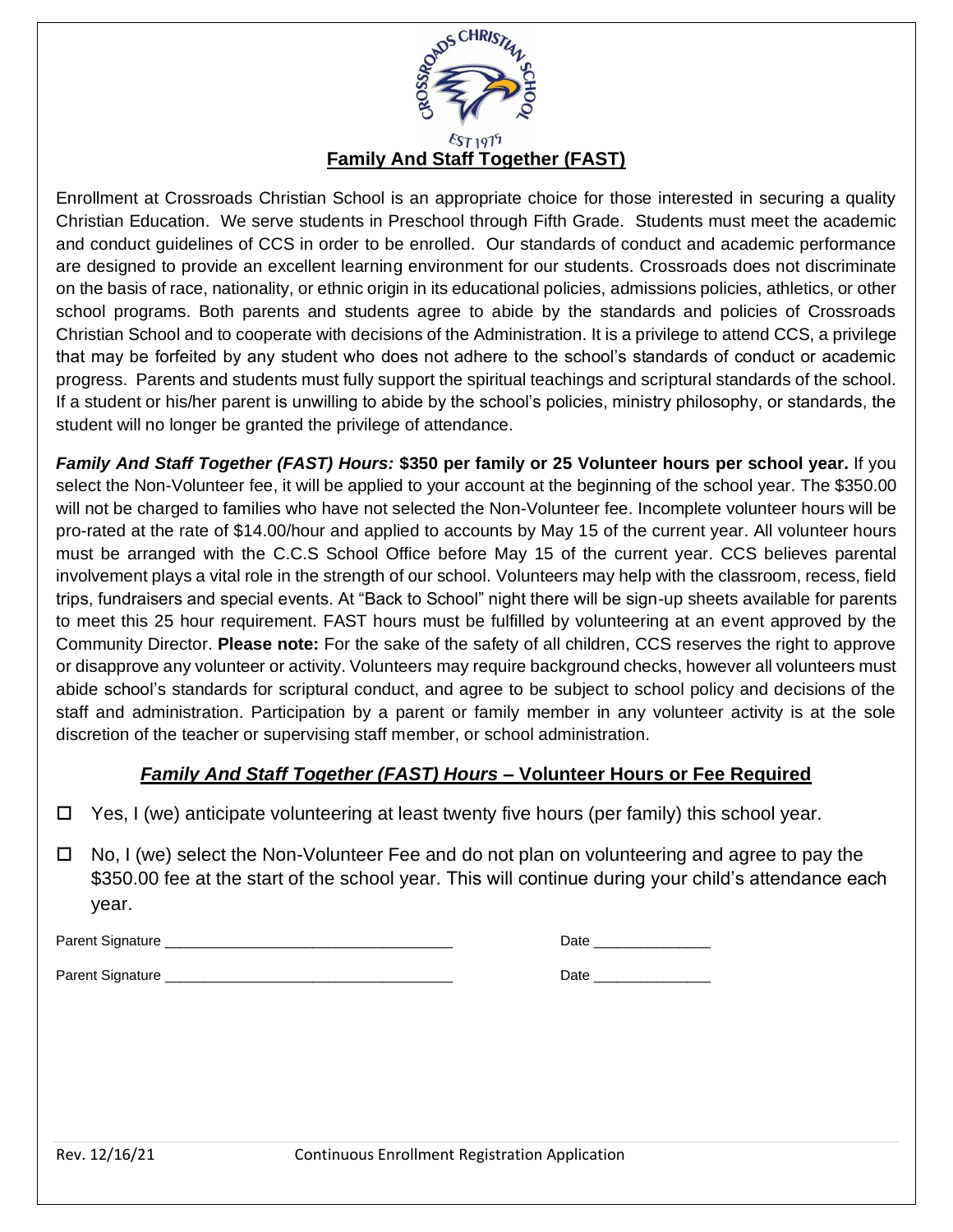

## **Authorization for Use of Child's Image**

|                                     | give permission to Crossroads Christian School to use |
|-------------------------------------|-------------------------------------------------------|
| the image/likeness of my child(ren) | in the following                                      |
| ways:                               |                                                       |

- In advertisements for Crossroads Christian School such as in print newspaper ads, magazine article photos, banners, and so forth.

- In Crossroads Christian School's non-advertising communication such as on the school website, in the weekly mailer, on printed products, and on official school social media.

I do not give permission for my child's image to be used in these contexts: ❑ in advertising ❑ online ❑ in print ❑ for any reason.

### **Trips, Excursions and Use of Public Park Facilities**

I hereby give consent for Crossroads Christian School to take my child, with field trip permission form signed by parent, on walking field trips in the neighborhood, trips utilizing public transportation, and other special excursions, traveling by private vehicle, to places of interest, public parks, libraries and other recreational facilities.

I understand a Field Trip permission slip will be sent out to families prior to a Field Trip. Permission is granted with the understanding that such trips are under the supervision of authorized school personnel and adult chaperones. Although all precautions to ensure the safety of my child are taken, there remains a possibility of unforeseen hazards.

By signing this form, I agree to assume all risks or hazards inherent in such a trip or excursion. It is also agreed that Crossroads Christian School staff, teachers and parent volunteers, as agents of Crossroads Christian Center, will not be liable for damages, losses, or injuries to persons or property. This is in effect while my child is registered at CCS.

Crossroads Christian School takes your child's safety very seriously and we wish to respect your wishes. If you have any questions/concerns at all, please contact the school office at (408) 779-8850.

| Parent Signature |                                                       | Date |
|------------------|-------------------------------------------------------|------|
|                  |                                                       | Date |
| Rev. 12/16/21    | <b>Continuous Enrollment Registration Application</b> |      |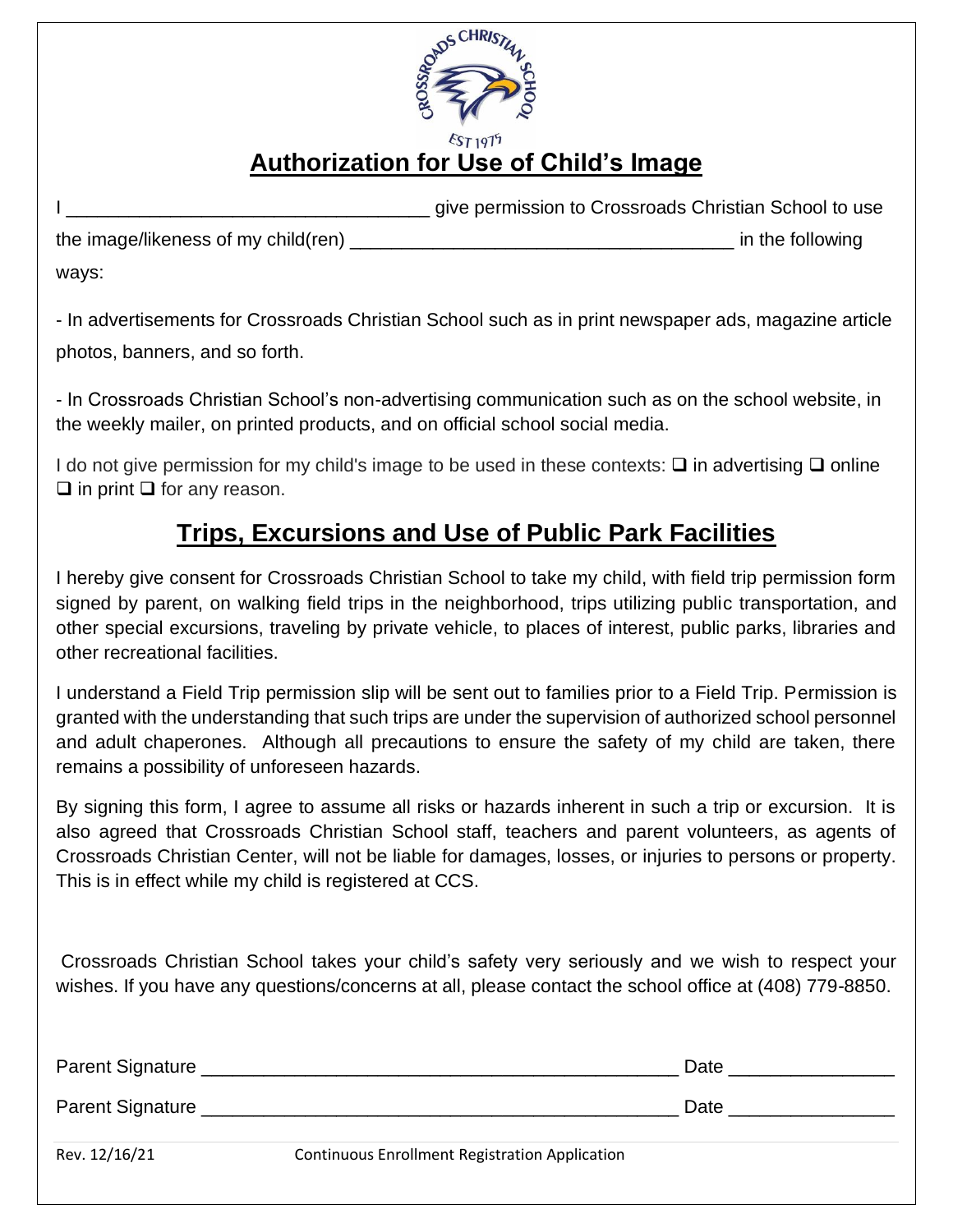

#### $EST1979$ **Discipline Policy and Behavior Agreement**

The discipline policy of Crossroads Christian School is based upon the Matthew 18 principle. In Matthew 18:5- 7, Jesus sets out three defined levels of progressive discipline.

- 1. The teacher (or supervising adult) will correct the student, as privately as possible in the situation. Within the classroom, the teacher will have his/her own levels of discipline. If a student exceeds the limits allowed by the teacher, the process moves to the second level. The teacher may issue consequences such as recess time out, detention, etc. for an issue within the classroom.
- 2. The parent is notified at the second level. Most parents want to know quickly if their child is having difficulty. At this level, the parents, teacher, and student try to resolve the issue and correct any unacceptable behavior.
- 3. The school Administrator is contacted at the third and final level. In many cases, the student is referred to the School Administrator after the parents have been previously notified of the issue and have been involved in trying to resolve the problem. Discipline at this level could include such measures as counseling, prayer, writing assignment related to behavior, after school detention, suspension and/or expulsion.

There are a number of offenses that are considered third level offenses. Such conduct issues are not worked through at the first two levels, but are sent directly to the office and are handled by the Administrator or his/her designated staff member. Such offenses would include, but are certainly not limited to, physical or verbal aggression of any kind toward another student, parent or staff member, hitting, biting, pushing, shoving, pinching, possession of a weapon, explosive devise or simulated weapon, possession or distribution of tobacco, drugs, alcohol, or other substance, and inappropriate physical contact with another student. This policy applies to parents/guardians and students.

Crossroads Parents/Guardians and Students promise to:

- 1. Abide by all school rules and classroom rules.
- 2. Show respect to teachers and anyone in authority at school.
- 3. Take care of school property and not damage it in any way.
- 4. Work hard, doing the best they can on all schoolwork assigned.
- 5. Never act in a way that would hurt other students, or encourage others to do so.
- 6. Abide by the school dress code and wear the uniform in an appropriate way.
- 7. Endeavor to grow spiritually and develop good character.
- 8. Accept all consequences of their actions.
- 9. I have read the school rules and promise to abide by all the rules of the school.

|               | (all students must sign)                              |
|---------------|-------------------------------------------------------|
|               | Date __________________                               |
|               | Date ______________________                           |
| Rev. 12/16/21 | <b>Continuous Enrollment Registration Application</b> |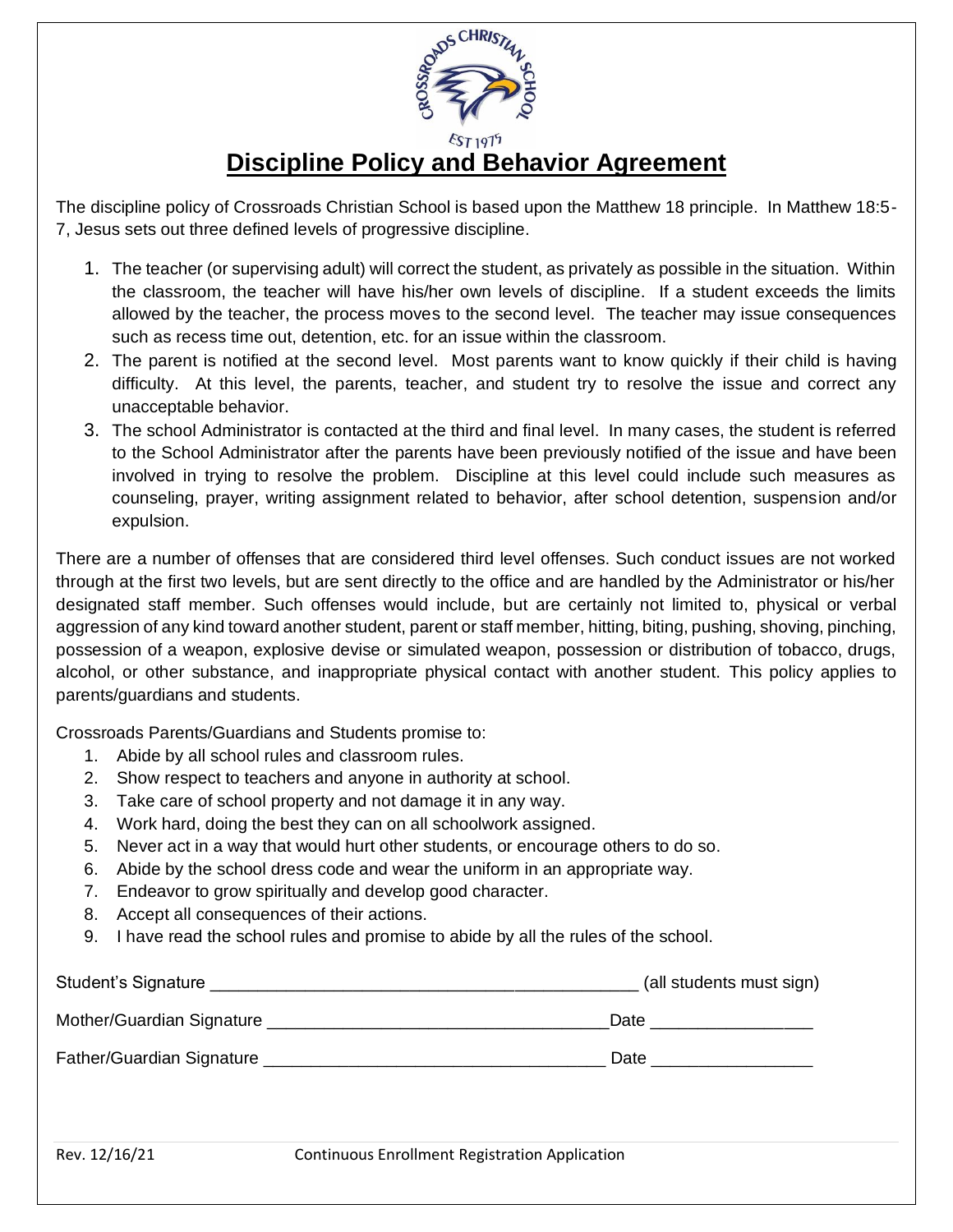

#### $EST1975$ **Contract Acknowledgments & Signatures**

- I have read this "Financial Information Packet" and agree to be personally responsible for all tuition and fees, and other financial expenses incurred by CCS on behalf of my child(ren).
- I agree to fully cooperate with all CCS rules, regulations and policies. I am in agreement with the ministry philosophy and standards of Crossroads Christian School and have signed the parent's cooperation agreement.
- I have read and agree with the "Uniform and Dress Code" and general guidelines with my child(ren). I agree to have my child(ren) follow the dress code rules.
- I have communicated the CCS students rules with my child(ren) so they understand them.
- I acknowledge that the registration fee must accompany enrollment forms or on continuous enrollment it will be deducted from my account by February 1<sup>st</sup> of the current school year and this contract, and that the registration fee is completely non-refundable. Further, I acknowledge my student's account must be current in order to register.
- If I have chosen a monthly payment plan for tuition without paying by ACH Auto-Debit, I agree to pay an additional \$8.00 processing fee for each student account. There is no processing charge for the ACH-Auto-Debit plan.

Should it be needed, I agree to give thirty (30) days written advance notice for student withdrawal. In the event of failing to give thirty (30) days written advance notice, a full month's tuition will be charged for any student withdrawal. There will be a \$100.00 withdrawal fee for all students on a monthly payment plan who are withdrawn during the school year. "Notice of Withdrawal" forms are available in the School Office. In addition to these fees, pre-paid tuition student withdrawals will have a \$350.00 processing fee. Withdrawal fees are waived if a student is involuntarily removed from the school by a decision of the Administration or by expulsion. Refund processing may require up to but not exceed sixty (60) days.

### **Parent's Agreement of Cooperation**

In choosing to register my child as a student at Crossroads Christian School, I realize Crossroads Christian School is a religious non-profit, church sponsored school. The school is sponsored by Crossroads Christian Center. By signing below I accept the conditions of enrollment that are outlined in this cooperation agreement:

- 1. It is a privilege to enroll at Crossroads. The privilege of enrollment is contingent upon cooperation between the parents (or guardians) and the school. This is based on the Scriptural principle found in Amos 3:3 "Can two walk together, unless they are agreed?" By signing this form I agree to abide by the Parent/Student Handbook.
- 2. By signing this form I agree to support the school endeavor to enrich my child's education academically, spiritually, and socially.
- 3. I endorse my child's participation in weekly chapels, daily Bible classes, and Christian, biblical religious training, which is an integral part of the overall academic program at CCS. I agree to support the philosophy and ministry of the school. If at any time my actions or conduct show that I no longer support the philosophy, policies and religious values of the school, I understand that my child may be removed from the enrollment at Crossroads.
- 4. I acknowledge that if my child fails to comply with all rules and standards of the school, they may be suspended or expelled. I recognize that any disciplinary action taken by the school may become a part of my student's permanent school record.

|               |                                                       | Date ____________________ |
|---------------|-------------------------------------------------------|---------------------------|
|               |                                                       |                           |
| Rev. 12/16/21 | <b>Continuous Enrollment Registration Application</b> |                           |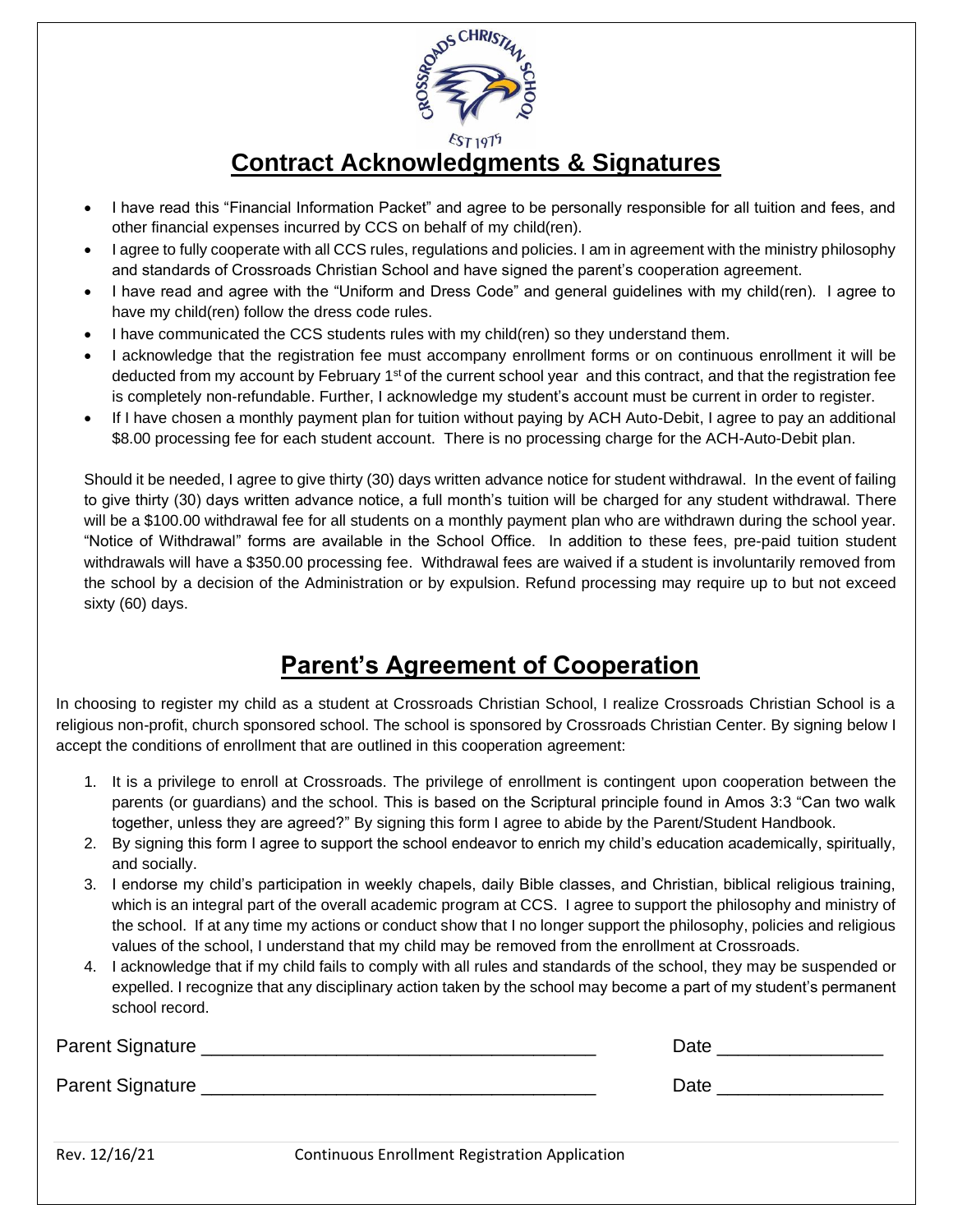

Every student needs to bring the following items, in a gallon sized zip lock bag, with them on the first day of school.

- 1.  $2 -$  bottles of water (8 oz)
- 2. 3 granola/cereal/power bars
- 3. 1 small bag of trail mix or some sort of snack
- 4. 1 emergency blanket (can be found at sporting goods stores) compact size (1.5 oz)
- 5. 1 Picture of the family (to provide comfort to the student). Be sure that your child's name is written on the back of the picture.
- 6. 1 small travel size first aid kit (available at Target in the travel toiletry section)
- 7. 1 small flashlight
- 8. 2 extra batteries for flashlight
- 9. 1– whistle

#### **Please clearly label the zip lock bag with your child's name and grade.**

#### **Bring to class on the first day of school**

### **Supply Lists**

Supply Lists will be available for each grade on June  $1<sup>st</sup>$  each school year.

To view the Supply Lists, please go online at [www.ccsmh.org.](http://www.crossroadschristianschool.org/) If you would like a physical copy, please request one from the school office. You can contact the school office at 408-779-8850 or email us at schooloffice@ccsmh.org.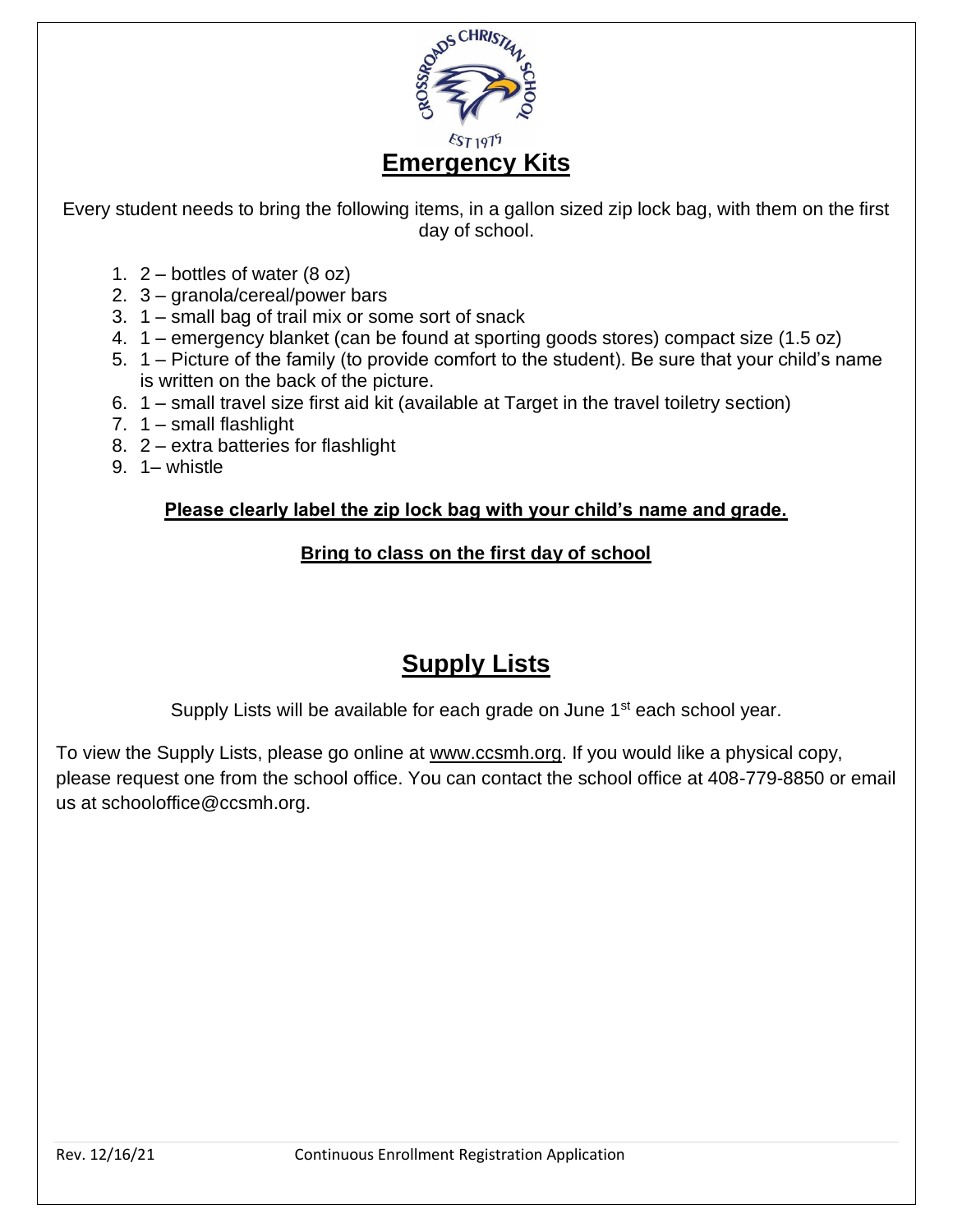

#### $EST1979$ **CCS FINANCIAL INFORMATION**

### **Page 1**

#### **Tuition Sheet will be provided in January each year**

Registration Fee: **Registration \$350.00** per student (Non-refundable and must be received with registration packet or if on continuous registration/tuition agreement by Feb 1<sup>st</sup> registration fee of \$350 will be deducted from your Auto-Debit account.

Annual Tuition: Early Tuition Returning Families- Feb 1<sup>st</sup> (according to school calendar)

 **Early Tuition New Families-** One week in February (according to school calendar)

**Regular Tuition** – March 1<sup>st</sup> (according to school calendar)

*Please note that student accounts must be current and remain current with tuition and fees to receive tuition price. Accounts cannot be delinquent. The \$350 registration fee must be paid at early registration to receive tuition price. Please do not ask for a different rate or extension if you have missed the deadline. We want to be fair to everyone and honor those who meet the deadline.*

Pre-Paid Discounts:

By July 15th of current year - **4% discount if pre-paid in full**

After July 15th of current year - **2% discount if pre-paid in full**

After July 1st of current year – **no pre-paid discounts**

**\*Discounts cannot be given for partial payments after the deadline\***

Payment Options: A. Payment in full by check, cash, or e-payment.

B. Payment by ACH Auto-Debit monthly payment plan (10 or 11 months payment automatically deducted from checking account).

ACH Auto-Debit payment will be made on the 1<sup>st</sup> of each month starting July 1, of current year (11 month plan) or August 1(10 month plan), unless otherwise specified with the CCS Billing Clerk.

C. Monthly payment made by paper check, e-payment, money order or cash (incurs an \$8.00 monthly processing/monitoring fee). Payments received after the 1<sup>st</sup> of the month, or date specified by the CCS Billing Clerk, are considered late.

*Monthly tuition plans may not be changed during the school year unless otherwise arranged and approved by the CCS Financial Billing Clerk.*

*Please Note: All financial agreements and paperwork in this packet will need to be renewed annually by the start day of the academic school year. This is to ensure the safety and security of your personal financial information.*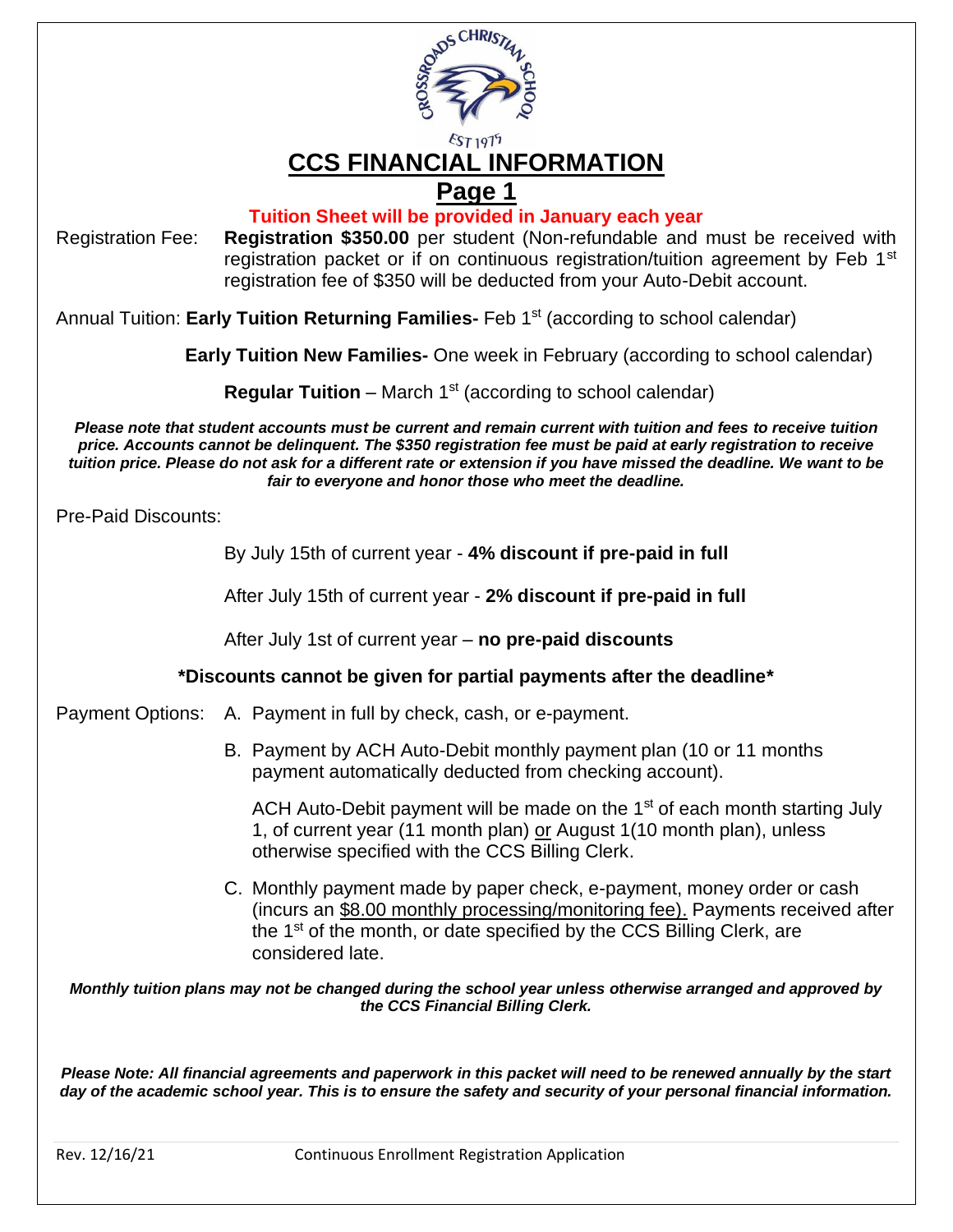

# **CCS FINANCIAL INFORMATION**

### **Page 2**

|                           | <u>rage z</u>                                                                                                                                                                                                                                                                                                                                                                                                                                                                                            |
|---------------------------|----------------------------------------------------------------------------------------------------------------------------------------------------------------------------------------------------------------------------------------------------------------------------------------------------------------------------------------------------------------------------------------------------------------------------------------------------------------------------------------------------------|
| <b>Sibling Discounts:</b> | 15% off regular tuition for 2 <sup>nd</sup> - 4 <sup>th</sup> students*                                                                                                                                                                                                                                                                                                                                                                                                                                  |
|                           | 75% off regular tuition for 5 <sup>th</sup> student*                                                                                                                                                                                                                                                                                                                                                                                                                                                     |
|                           | For discount purposes the eldest student is considered the 1 <sup>st</sup> student for families who<br>have multiple children enrolled.                                                                                                                                                                                                                                                                                                                                                                  |
|                           | * This discount is taken from regular tuition and may not be combined with any other discount.                                                                                                                                                                                                                                                                                                                                                                                                           |
| Financial Aid:            | Financial aid will still be available to those who qualify and go through the official<br>financial aid process. Financial aid is awarded based upon financial need. If you are<br>seeking financial aid for the academic school year, please refer to the financial aid<br>instruction packet provided in the financial office or school website.                                                                                                                                                       |
|                           | Financial aid will not be granted or taken into consideration to applicants with<br>unpaid accounts.                                                                                                                                                                                                                                                                                                                                                                                                     |
| E-Care Rates:             | \$8.00 per hour drop-in fee (You will be billed monthly for drop-in fees.) Hourly rates are<br>based upon quarter hour intervals and rounded up to the next quarter hour.                                                                                                                                                                                                                                                                                                                                |
| (Extended Care)           | \$350.00 monthly rate (%50 Discount given to siblings on monthly rate)                                                                                                                                                                                                                                                                                                                                                                                                                                   |
|                           | There is a late charge of \$5.00 per minute for any Extended Care use after 5:00<br>p.m. daily. E-Care hours: $7:00$ a.m. to $5:00$ p.m. Monday-Friday                                                                                                                                                                                                                                                                                                                                                   |
|                           | Monthly Extended Care rates are due by the 1 <sup>st</sup> of the month, August – May 1 <sup>st</sup> . Monthly<br>rates begin in August and end in May. After May there will be no monthly or hourly E-<br>Care available until school resumes in August of the next school year. Hourly rates for<br>May will be billed on June 1 <sup>st</sup> . Hourly rates are based upon quarter hour intervals and<br>rounded up to the next quarter hour.                                                       |
|                           | Please note the Extended Care rates are for the academic school year only. The Extended Care<br>program schedule is according to the published CCS School Calendar and therefore E-Care is not<br>open on recognized holidays or school break times. For minimum days and Parent/Teacher<br>Conference times hourly charges are assessed for students not on a monthly payment plan. In<br>addition, CCS only allows one change per family, per school year, regarding hourly/monthly E-Care<br>charges. |
| Late Fees:                | Automatic monthly payments can be scheduled for specific dates in the month. This can<br>be arranged with the Billing Clerk. Unless scheduled differently, all payments are due the<br>1 <sup>st</sup> of the month under each payment option.                                                                                                                                                                                                                                                           |
|                           | Any payment not processed 6 days after due date will be considered late.                                                                                                                                                                                                                                                                                                                                                                                                                                 |
|                           | 6 days late - \$20.00 late fee will be charged                                                                                                                                                                                                                                                                                                                                                                                                                                                           |
|                           | 20 days late - an additional \$30.00 late fee will be charged                                                                                                                                                                                                                                                                                                                                                                                                                                            |
|                           | If an account is still past due at the end of the month, that student may not attend<br>school until the account is paid in full. Such a situation would require the<br>remaining balance to be paid in full.                                                                                                                                                                                                                                                                                            |
|                           |                                                                                                                                                                                                                                                                                                                                                                                                                                                                                                          |